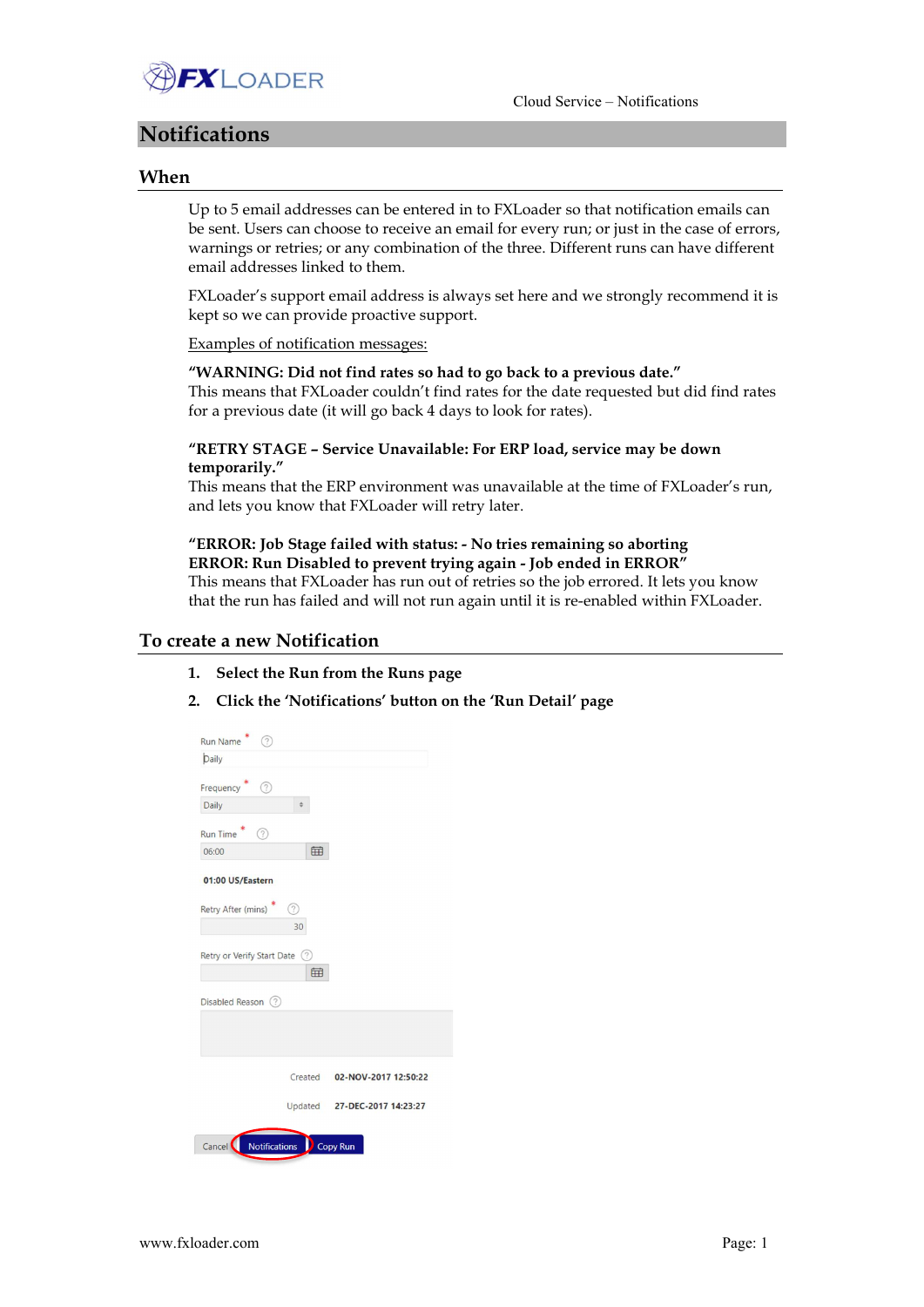

### 3. Click the 'Add Row' button

|   | Home / Runs / Run Detail /<br><b>Run Notifications</b> |                         |                         |                          |                                             |                                             |                      |                 |                      |                |
|---|--------------------------------------------------------|-------------------------|-------------------------|--------------------------|---------------------------------------------|---------------------------------------------|----------------------|-----------------|----------------------|----------------|
|   | <b>Email Address</b>                                   | On Error                | On Retry                | On Warning               | <b>All Runs</b>                             | Send CSV                                    | <b>Created Date</b>  | Created By      | Last Update Date     | Last Update By |
| o | support@fxloader.com                                   | $\overline{\mathbf{S}}$ | $\overline{\mathbf{S}}$ | $\overline{\mathcal{L}}$ | $\qquad \qquad \qquad \qquad \qquad \qquad$ | $\qquad \qquad \qquad \qquad \qquad \qquad$ | 27-DEC-2017 16:48:20 | <b>FXLADMIN</b> | 11-APR-2018 09:50:35 | FXLADMIN       |

### 4. Enter the email address which you would like to receive notifications

| $\qquad \qquad \Box$                                                    | <b>Email Address</b> | a Error                 | On Retry                | On Warning All Runs Send CSV |                                             |        | <b>Created Date</b>  | Created By      | <b>Last Update Date</b> | <b>Last Update By</b> |
|-------------------------------------------------------------------------|----------------------|-------------------------|-------------------------|------------------------------|---------------------------------------------|--------|----------------------|-----------------|-------------------------|-----------------------|
| $\qquad \qquad \qquad \qquad \qquad \qquad \qquad \qquad \qquad \qquad$ | support@fidoader     | $\overline{\mathbf{v}}$ | $\overline{\mathbf{v}}$ | $\overline{\mathcal{L}}$     | $\qquad \qquad \qquad \qquad \qquad \qquad$ | $\Box$ | 27-DEC-2017 16:48:20 | <b>FXLADMIN</b> | 11-APR-2018 09:50:35    | <b>FXLADMIN</b>       |
| $\qquad \qquad \qquad \qquad \qquad \qquad$                             |                      |                         |                         |                              |                                             |        | (null)               |                 | (null)                  |                       |

### 5. Select the criteria for which notifications you want the recipient to receive

If 'All Runs' is selected then there is no need to tick any of the other boxes. If 'All Runs' is not selected then any combination of 'On Error', 'On Retry' and 'On Warning' can be chosen.

### 6. Click the 'Apply Changes' button.

| <b>Run Notifications</b> |  |
|--------------------------|--|
|                          |  |

|        | <b>Email Address</b> | On Error | On Retry | On Warning | <b>All Runs</b> | Send CSV                | <b>Created Date</b>  | Created By            | <b>Last Update Date</b> | Last Update By    |
|--------|----------------------|----------|----------|------------|-----------------|-------------------------|----------------------|-----------------------|-------------------------|-------------------|
|        |                      |          |          |            |                 |                         |                      |                       |                         |                   |
|        | support@fxloader.com | $\sim$   | $\sim$   | M          |                 |                         | 12-MAY-2022 12:15:11 | <b>FXLCSLAURENTIU</b> | 12-MAY-2022 12:15:11    | FXLCSLAURENTIU    |
|        | tony@fxloader.com    |          |          |            |                 | $\overline{\mathbf{v}}$ | 26-MAY-2022 09:03:04 | <b>FXLCSSIMON</b>     | 26-MAY-2022 09:08:53    | <b>FXLCSSIMON</b> |
| Cancel |                      |          |          |            |                 |                         |                      |                       |                         |                   |

#### 7. Send CSV feature.

If you would like to receive a csv file of rates for a run then the 'Send CSV' box should be ticked.

Note: a CSV file will be sent according to the other selection criteria, i.e. if you have ticked 'On Error' only, you will only receive the CSV file for runs which end in error. Thus, the Send CSV feature is most commonly used in conjunction with the 'All Runs' selection.

#### 8. To enter more email addresses repeat steps 3-6.